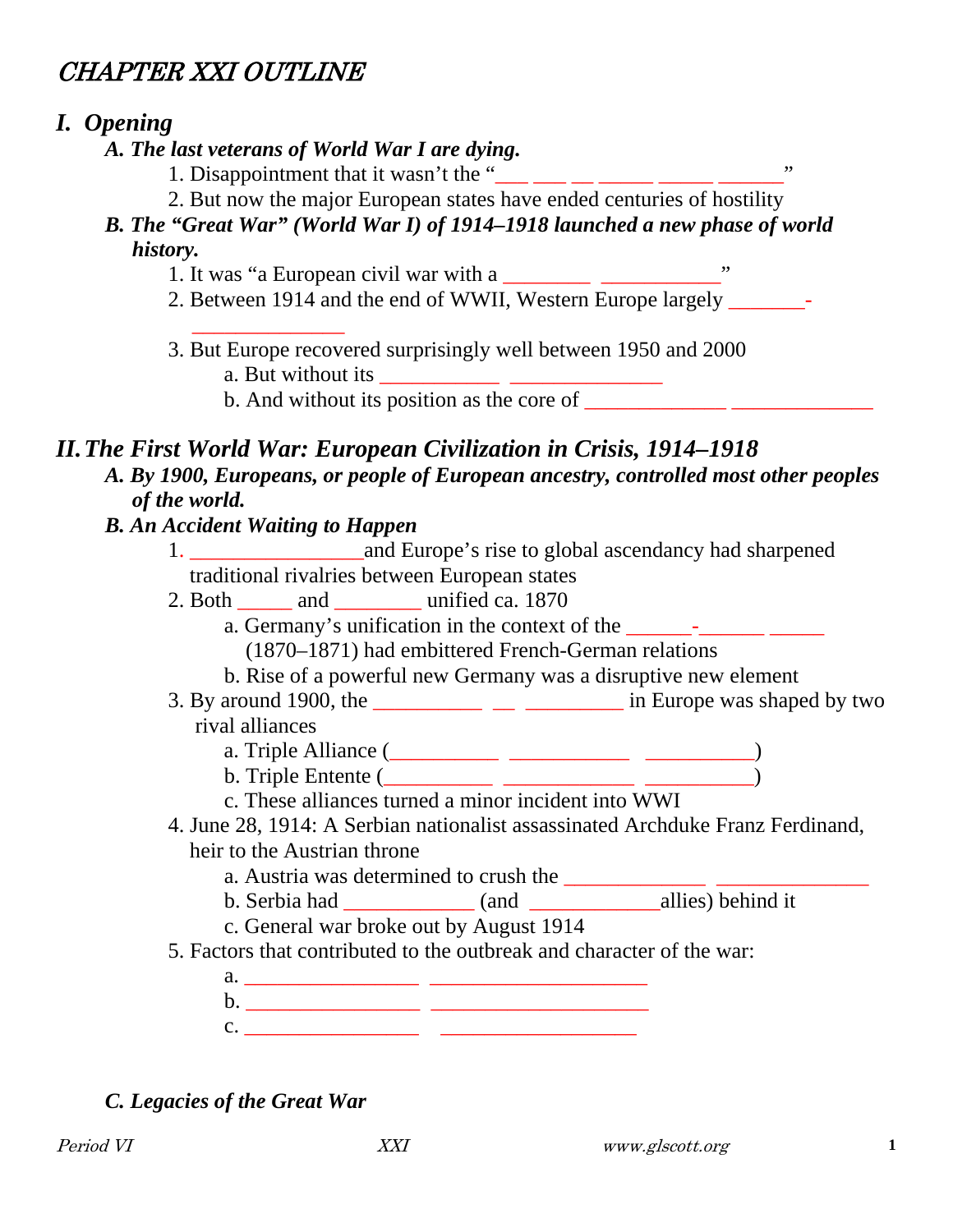| 1. Most had expected WWI to be a                                                                                                                                                                                                                                                                                                                                                                                           |  |  |  |  |
|----------------------------------------------------------------------------------------------------------------------------------------------------------------------------------------------------------------------------------------------------------------------------------------------------------------------------------------------------------------------------------------------------------------------------|--|--|--|--|
| a. Germany was finally defeated November 1918                                                                                                                                                                                                                                                                                                                                                                              |  |  |  |  |
| 2. Became a war of ______________ ("trench warfare")                                                                                                                                                                                                                                                                                                                                                                       |  |  |  |  |
| 3. Became "total war"—each country's whole population was mobilized                                                                                                                                                                                                                                                                                                                                                        |  |  |  |  |
| a. Enormous expansion of government authority                                                                                                                                                                                                                                                                                                                                                                              |  |  |  |  |
| b. Massive propaganda campaigns to arouse citizens                                                                                                                                                                                                                                                                                                                                                                         |  |  |  |  |
| c. _______ replaced _________ in factories                                                                                                                                                                                                                                                                                                                                                                                 |  |  |  |  |
| d. Labor unions accepted sacrifices                                                                                                                                                                                                                                                                                                                                                                                        |  |  |  |  |
| 4. The war left widespread disillusionment among intellectuals in its wake                                                                                                                                                                                                                                                                                                                                                 |  |  |  |  |
|                                                                                                                                                                                                                                                                                                                                                                                                                            |  |  |  |  |
| b. led to questioning of the $\frac{1}{\sqrt{1-\frac{1}{2}}\sqrt{1-\frac{1}{2}}\sqrt{1-\frac{1}{2}}\sqrt{1-\frac{1}{2}}\sqrt{1-\frac{1}{2}}\sqrt{1-\frac{1}{2}}\sqrt{1-\frac{1}{2}}\sqrt{1-\frac{1}{2}}\sqrt{1-\frac{1}{2}}\sqrt{1-\frac{1}{2}}\sqrt{1-\frac{1}{2}}\sqrt{1-\frac{1}{2}}\sqrt{1-\frac{1}{2}}\sqrt{1-\frac{1}{2}}\sqrt{1-\frac{1}{2}}\sqrt{1-\frac{1}{2}}\sqrt{1-\frac{1}{2$                                 |  |  |  |  |
|                                                                                                                                                                                                                                                                                                                                                                                                                            |  |  |  |  |
|                                                                                                                                                                                                                                                                                                                                                                                                                            |  |  |  |  |
|                                                                                                                                                                                                                                                                                                                                                                                                                            |  |  |  |  |
| b. Created new problems of $\_\_\_\_\_\_\_\_\_\_\_\_\_\_\_\_\_\_$                                                                                                                                                                                                                                                                                                                                                          |  |  |  |  |
| 6. The $\frac{1}{\sqrt{1-\frac{1}{\sqrt{1-\frac{1}{\sqrt{1-\frac{1}{\sqrt{1-\frac{1}{\sqrt{1-\frac{1}{\sqrt{1-\frac{1}{\sqrt{1-\frac{1}{\sqrt{1-\frac{1}{\sqrt{1-\frac{1}{\sqrt{1-\frac{1}{\sqrt{1-\frac{1}{\sqrt{1-\frac{1}{\sqrt{1-\frac{1}{\sqrt{1-\frac{1}{\sqrt{1-\frac{1}{\sqrt{1-\frac{1}{\sqrt{1-\frac{1}{\sqrt{1-\frac{1}{\sqrt{1-\frac{1}{\sqrt{1-\frac{1}{\sqrt{1-\frac{1}{\sqrt{1-\frac{1}{\sqrt{1-\frac{1}{\$ |  |  |  |  |
|                                                                                                                                                                                                                                                                                                                                                                                                                            |  |  |  |  |
|                                                                                                                                                                                                                                                                                                                                                                                                                            |  |  |  |  |
| territory                                                                                                                                                                                                                                                                                                                                                                                                                  |  |  |  |  |
|                                                                                                                                                                                                                                                                                                                                                                                                                            |  |  |  |  |
|                                                                                                                                                                                                                                                                                                                                                                                                                            |  |  |  |  |
|                                                                                                                                                                                                                                                                                                                                                                                                                            |  |  |  |  |
|                                                                                                                                                                                                                                                                                                                                                                                                                            |  |  |  |  |
|                                                                                                                                                                                                                                                                                                                                                                                                                            |  |  |  |  |
|                                                                                                                                                                                                                                                                                                                                                                                                                            |  |  |  |  |
| a. The service genocide                                                                                                                                                                                                                                                                                                                                                                                                    |  |  |  |  |
| b. Creation of new                                                                                                                                                                                                                                                                                                                                                                                                         |  |  |  |  |
|                                                                                                                                                                                                                                                                                                                                                                                                                            |  |  |  |  |
| in Palestine                                                                                                                                                                                                                                                                                                                                                                                                               |  |  |  |  |
| 8. In Asia and Africa, many gained military skills and political awareness                                                                                                                                                                                                                                                                                                                                                 |  |  |  |  |
| a. Britain promised to start the process of $\frac{1}{\sqrt{1-\frac{1}{\sqrt{1-\frac{1}{\sqrt{1-\frac{1}{\sqrt{1-\frac{1}{\sqrt{1-\frac{1}{\sqrt{1-\frac{1}{\sqrt{1-\frac{1}{\sqrt{1-\frac{1}{\sqrt{1-\frac{1}{\sqrt{1-\frac{1}{\sqrt{1-\frac{1}{\sqrt{1-\frac{1}{\sqrt{1-\frac{1}{\sqrt{1-\frac{1}{\sqrt{1-\frac{1}{\sqrt{1-\frac{1}{\sqrt{1-\frac{1}{\sqrt{1-\frac{1}{\sqrt{1-\frac{1}{$                                 |  |  |  |  |
| in return for war help                                                                                                                                                                                                                                                                                                                                                                                                     |  |  |  |  |
|                                                                                                                                                                                                                                                                                                                                                                                                                            |  |  |  |  |
| c. Japan's assumption of German privileges and territory in China inspired                                                                                                                                                                                                                                                                                                                                                 |  |  |  |  |
| some Chinese to adopt Soviet-style communism                                                                                                                                                                                                                                                                                                                                                                               |  |  |  |  |
| 9. The United States appeared as a $\frac{1}{2}$ $\frac{1}{2}$ $\frac{1}{2}$ $\frac{1}{2}$ $\frac{1}{2}$ $\frac{1}{2}$ $\frac{1}{2}$ $\frac{1}{2}$ $\frac{1}{2}$ $\frac{1}{2}$ $\frac{1}{2}$ $\frac{1}{2}$ $\frac{1}{2}$ $\frac{1}{2}$ $\frac{1}{2}$ $\frac{1}{2}$ $\frac{1}{2}$ $\frac{1}{2}$ $\frac{1}{$                                                                                                                 |  |  |  |  |
|                                                                                                                                                                                                                                                                                                                                                                                                                            |  |  |  |  |
| b. The United States became Europe's creditor                                                                                                                                                                                                                                                                                                                                                                              |  |  |  |  |
| c. Many Europeans were fascinated by Woodrow Wilson's ideas                                                                                                                                                                                                                                                                                                                                                                |  |  |  |  |
|                                                                                                                                                                                                                                                                                                                                                                                                                            |  |  |  |  |

# *III. Capitalism Unraveling: The Great Depression*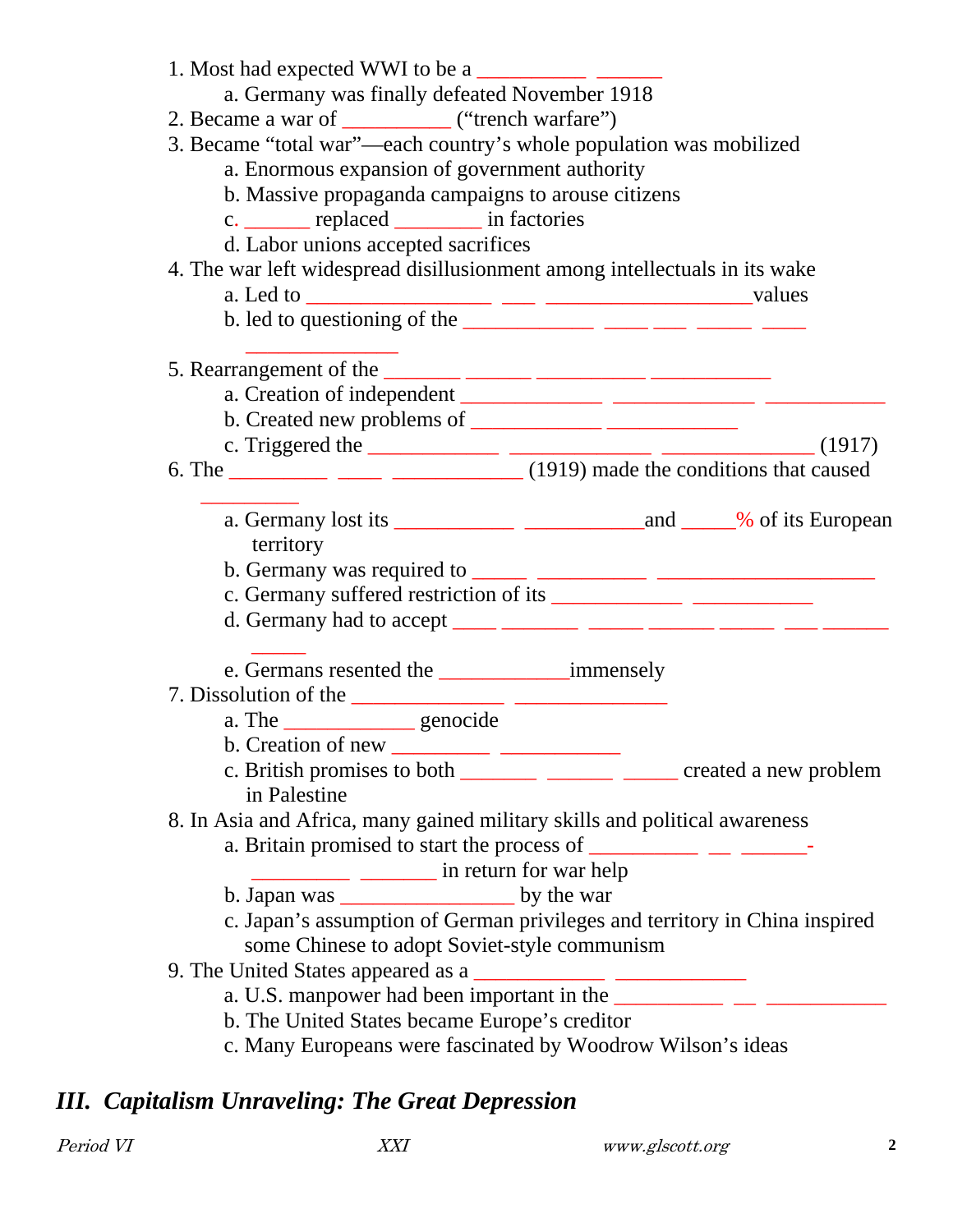#### *A. The war loosened the hold of many traditional values in Europe.*

- 1. Enormous casualties promoted \_\_\_\_\_\_\_\_\_\_\_\_ \_\_\_\_\_\_\_\_\_\_\_\_
- 2. Women increasingly won the  $\frac{1}{\sqrt{2\pi}}$
- 3. Flouting of sexual conventions
- 4. Rise of a new consumerism

#### *B. The Great Depression represented \_\_\_\_\_\_\_ \_\_\_\_\_\_\_\_\_ \_\_\_\_\_\_\_\_\_ \_\_\_\_\_\_\_\_*

- *\_\_\_\_\_\_\_\_\_.* 1. Suggested that Europe's economy was failing
	- 2. Worries about industrial capitalism
		- a. It had generated individualist materialism
		- b. It had created enormous
		- c. Its instability caused great anxiety
	- 3.The Great Depression hit in \_\_\_\_\_\_\_
		- a. Contracting stock prices wiped out paper fortunes
		- b. Many lost their
		- c. World trade dropped 62 percent within a few years; businesses contracted
		- d. Unemployment soared; \_\_\_\_\_\_\_\_\_\_ \_\_\_% in \_\_\_\_\_\_\_\_\_\_\_\_ \_\_\_\_

 $\frac{1}{2}$  by 1932

#### *C. Causes of the Great Depression*

1. The American economy boomed in the 1920s

a. By the end of the decade, factories and farms produced

 \_\_\_\_\_\_ \_\_\_\_\_\_ \_\_\_\_\_ \_\_\_\_\_\_\_ \_\_\_\_\_\_ b. Europe was impoverished by WWI and

- \_\_\_\_\_\_\_\_\_ \_\_\_\_\_\_\_ \_\_\_\_\_\_\_ c. Europe was recovering and produced more of its own goods
- 2. Speculative stock market had driven stock prices up \_\_\_\_\_\_\_\_\_\_\_\_\_\_\_\_\_\_\_\_\_\_\_\_\_

#### *D. Worldwide empires made the Great Depression a worldwide problem.*

#### *E. The Depression was a major challenge to governments.*

1. Capitalist governments had thought that the economy would

 $\overline{\phantom{a}}$  ,  $\overline{\phantom{a}}$  ,  $\overline{\phantom{a}}$  ,  $\overline{\phantom{a}}$  ,  $\overline{\phantom{a}}$  ,  $\overline{\phantom{a}}$  ,  $\overline{\phantom{a}}$  ,  $\overline{\phantom{a}}$  ,  $\overline{\phantom{a}}$  ,  $\overline{\phantom{a}}$  ,  $\overline{\phantom{a}}$  ,  $\overline{\phantom{a}}$  ,  $\overline{\phantom{a}}$  ,  $\overline{\phantom{a}}$  ,  $\overline{\phantom{a}}$  ,  $\overline{\phantom{a}}$ 2. The Soviet Union's economy had \_\_\_\_\_\_\_\_\_\_ \_\_\_\_\_\_\_\_\_ \_\_\_\_\_\_\_\_\_

 $\overline{\phantom{a}}$  ,  $\overline{\phantom{a}}$  ,  $\overline{\phantom{a}}$  ,  $\overline{\phantom{a}}$  ,  $\overline{\phantom{a}}$  ,  $\overline{\phantom{a}}$  ,  $\overline{\phantom{a}}$  ,  $\overline{\phantom{a}}$  ,  $\overline{\phantom{a}}$  ,  $\overline{\phantom{a}}$  ,  $\overline{\phantom{a}}$  ,  $\overline{\phantom{a}}$  ,  $\overline{\phantom{a}}$  ,  $\overline{\phantom{a}}$  ,  $\overline{\phantom{a}}$  ,  $\overline{\phantom{a}}$ 3. In response, some states turned to "\_\_\_\_\_\_\_\_\_\_\_\_\_\_\_\_\_\_\_\_\_\_\_\_," with greater regulation of the economy and more

4. \_\_\_\_\_\_\_ \_\_\_\_\_\_\_ \_\_\_\_\_\_\_ (1933–1942) in the United States

a. Franklin Roosevelt's administration launched a complex series of reforms b. Influenced by the British economist \_\_\_\_\_\_\_\_\_ \_\_\_\_\_\_\_\_\_\_ \_\_\_\_\_\_\_\_\_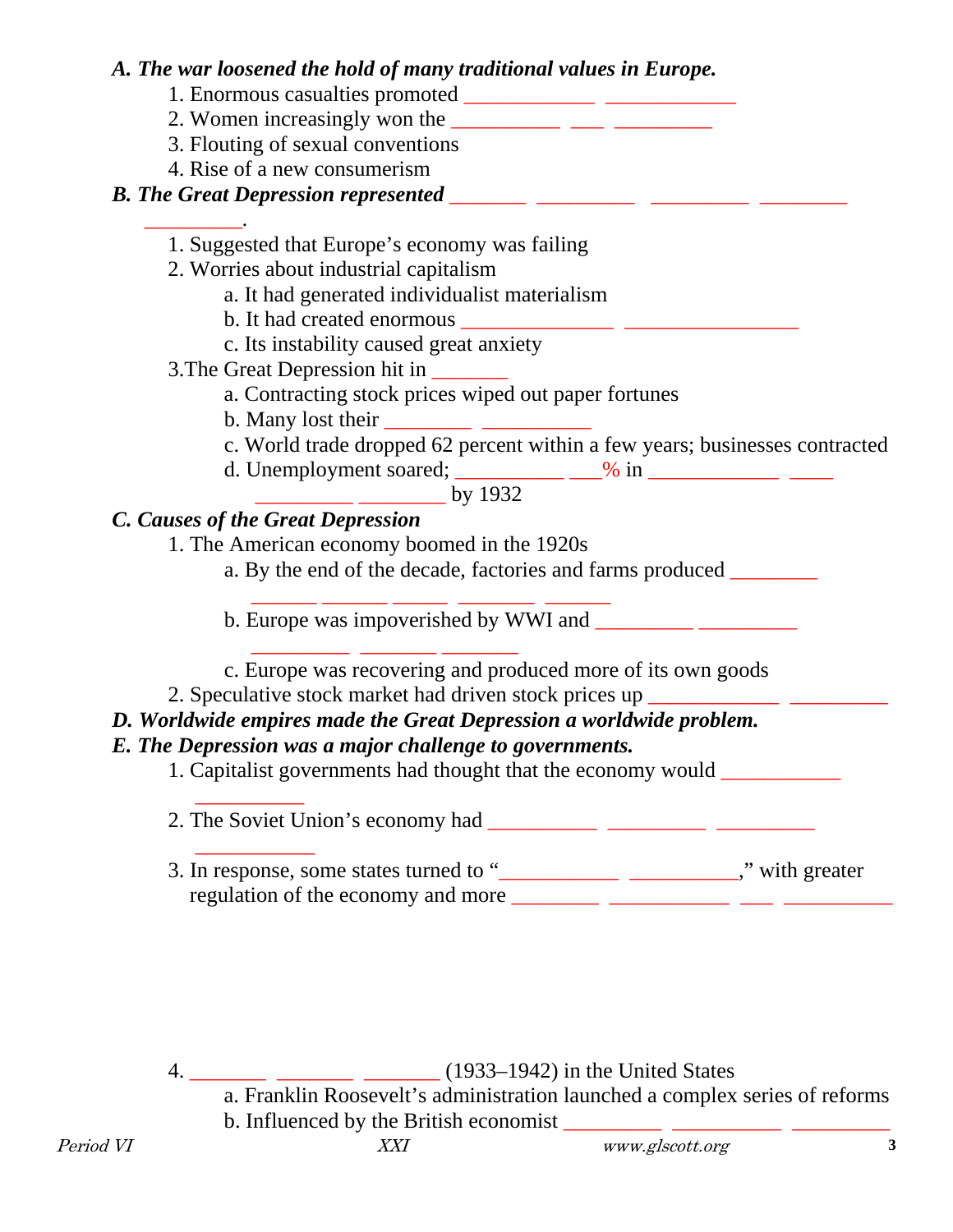- c. Roosevelt's public spending programs permanently changed the relationship between government, the private economy, and citizens d. Didn't work well: \_\_\_\_\_\_\_\_ \_\_\_\_\_ \_\_\_\_\_\_ \_\_\_\_\_ \_\_\_\_\_\_\_\_\_\_\_\_
- \_\_\_\_\_\_\_\_ \_\_\_\_\_\_ \_\_\_\_\_\_\_\_ 5. \_\_\_\_\_\_\_\_\_ \_\_\_\_\_\_\_\_\_\_ and \_\_\_\_\_\_\_\_\_\_\_ coped the best with the Depression

#### *IV. Democracy Denied: Comparing Italy, Germany, and Japan A. Democratic political ideals came under attack in the wake of World War I.*

- 1. The challenge of communism
- 2. In the 1920s and 1930s, authoritarian, nationalist, anti-Communist regimes were a more immediate problem to victors in WWI
- 3. Authoritarian states of \_\_\_\_\_\_\_ \_\_\_\_\_\_\_\_ \_\_\_\_\_\_\_\_\_\_ allied with each other by 1936–1937

#### *B. The Fascist Alternative in Europe*

- 1. Few political ideologies known as became important in much of Europe in period 1919–1945
	- a. Intensely \_\_\_\_\_\_\_\_\_\_\_\_\_
	- b. Exalted action over reflection
	- c. Looked to \_\_\_\_\_\_\_\_\_\_\_\_\_\_\_ leadership
	- d. Against individualism, liberalism, feminism, parliamentary democracy, and communism
	- e. Determined to overthrow existing regimes
	- f. Conservative/reactionary: celebrated traditional values
- 2. Fascism appealed to \_\_\_\_\_\_\_\_\_\_\_\_\_\_people in all social classes
	- a. Fascist movements grew thanks to the devastation of WWI
	- b. Appeared in many Western European lands
	- c. Became important in  $\frac{\qquad \qquad}{\qquad \qquad \qquad}$
	- $\overline{\phantom{a}}$  ,  $\overline{\phantom{a}}$  ,  $\overline{\phantom{a}}$  ,  $\overline{\phantom{a}}$  ,  $\overline{\phantom{a}}$  ,  $\overline{\phantom{a}}$  ,  $\overline{\phantom{a}}$  ,  $\overline{\phantom{a}}$  ,  $\overline{\phantom{a}}$  ,  $\overline{\phantom{a}}$  ,  $\overline{\phantom{a}}$  ,  $\overline{\phantom{a}}$  ,  $\overline{\phantom{a}}$  ,  $\overline{\phantom{a}}$  ,  $\overline{\phantom{a}}$  ,  $\overline{\phantom{a}}$ d. Achieved major power in
- 3. Fascism first developed in \_\_\_\_\_\_\_\_\_
	- a. Social tensions exacerbated by economic crisis
	- b. \_\_\_\_\_\_\_\_\_\_\_\_ \_\_\_\_\_\_\_\_\_\_\_\_ (1883–1945) put together a private army, the Black Shirts, to use violence as a political tool
	- c. Mussolini's movement took the ancient Roman *fasces* as symbol
	- d. Once in power, Mussolini built state power

#### *C. Hitler and the Nazis*

- 1. \_\_\_\_\_\_\_\_\_\_\_\_ fascism was more important than that of Italy
- 2. Took shape as the Nazi Party under  $\frac{1}{2}$  (1889–1945)
- 3. Many similarities to fascism
- 4. Grew out of the collapse of the German imperial state after WWI
- Period VI **XXI** www.glscott.org **4** a. A new government, the \_\_\_\_\_\_\_\_\_\_\_\_\_\_\_\_\_\_\_\_\_\_\_\_\_\_\_\_\_\_, negotiated peace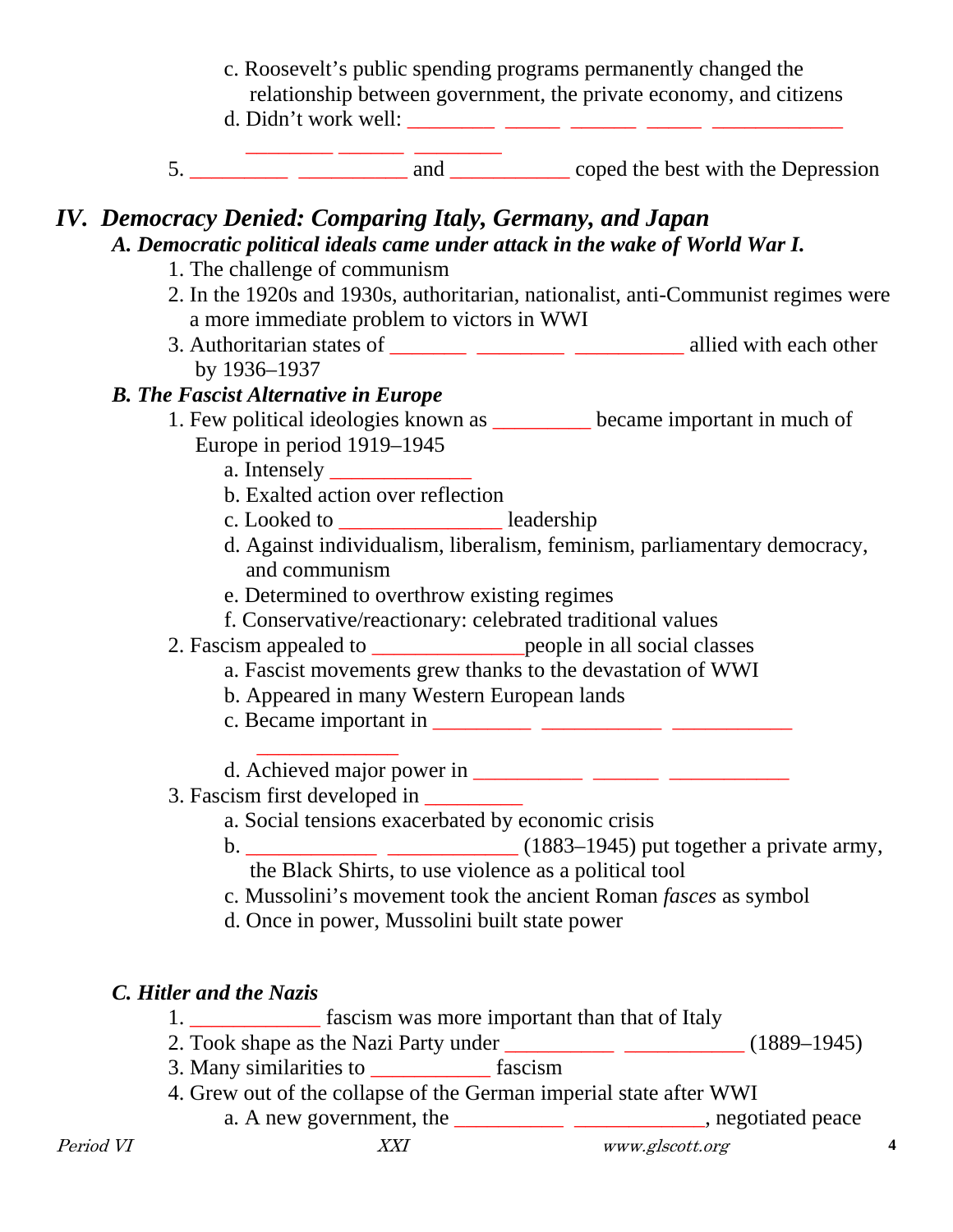|           | b. Traditional elites were disgraced<br>c. Creation of __________that Germany had not really lost the war but had<br>been betrayed by civilians (socialists, Communists, and Jews)<br>d. 1920s: vigilante groups (the _____________) assassinated hundreds of<br>supporters of the Weimar government<br>e. Widespread economic suffering: massive inflation in 1923, then the Great<br>Depression |
|-----------|---------------------------------------------------------------------------------------------------------------------------------------------------------------------------------------------------------------------------------------------------------------------------------------------------------------------------------------------------------------------------------------------------|
|           | f. Everyone wanted decisive government action                                                                                                                                                                                                                                                                                                                                                     |
|           | support                                                                                                                                                                                                                                                                                                                                                                                           |
|           | 5. The Nazis had only 2.6 percent of the vote in 1928; 37 percent in 1932                                                                                                                                                                                                                                                                                                                         |
|           | 6. As chancellor, Hitler suppressed all other political parties, arrested opponents,                                                                                                                                                                                                                                                                                                              |
|           | censured the press, and assumed police power                                                                                                                                                                                                                                                                                                                                                      |
|           | b. By the late 1930s, had $\frac{1}{\sqrt{1-\frac{1}{2}}\sqrt{1-\frac{1}{2}}\sqrt{1-\frac{1}{2}}\sqrt{1-\frac{1}{2}}\sqrt{1-\frac{1}{2}}\sqrt{1-\frac{1}{2}}\sqrt{1-\frac{1}{2}}\sqrt{1-\frac{1}{2}}\sqrt{1-\frac{1}{2}}\sqrt{1-\frac{1}{2}}\sqrt{1-\frac{1}{2}}\sqrt{1-\frac{1}{2}}\sqrt{1-\frac{1}{2}}\sqrt{1-\frac{1}{2}}\sqrt{1-\frac{1}{2}}\sqrt{1-\frac{1}{2}}\sqrt{1-\frac{1}{2}}\sqrt$    |
|           |                                                                                                                                                                                                                                                                                                                                                                                                   |
|           | c. Invoked rural and traditional values                                                                                                                                                                                                                                                                                                                                                           |
|           |                                                                                                                                                                                                                                                                                                                                                                                                   |
|           | a. Emphasis on a racial revolution                                                                                                                                                                                                                                                                                                                                                                |
|           |                                                                                                                                                                                                                                                                                                                                                                                                   |
|           |                                                                                                                                                                                                                                                                                                                                                                                                   |
|           |                                                                                                                                                                                                                                                                                                                                                                                                   |
|           |                                                                                                                                                                                                                                                                                                                                                                                                   |
|           |                                                                                                                                                                                                                                                                                                                                                                                                   |
|           | a. Highly selective use of earlier strands of European culture                                                                                                                                                                                                                                                                                                                                    |
|           | b. Made use of modern science                                                                                                                                                                                                                                                                                                                                                                     |
|           | D. Japanese Authoritarianism                                                                                                                                                                                                                                                                                                                                                                      |
|           |                                                                                                                                                                                                                                                                                                                                                                                                   |
|           | 2. Like Germany and Italy, moved to authoritarian government and territorial<br>expansion                                                                                                                                                                                                                                                                                                         |
|           | 3. Important differences:                                                                                                                                                                                                                                                                                                                                                                         |
|           | a. Japan played only a minimal role in WWI                                                                                                                                                                                                                                                                                                                                                        |
|           | b. At _________________, Japan was an equal participant on the winning side                                                                                                                                                                                                                                                                                                                       |
|           | 4. 1920s: Japan was apparently moving toward ________                                                                                                                                                                                                                                                                                                                                             |
|           | a. Expansion of education                                                                                                                                                                                                                                                                                                                                                                         |
|           | b. Creation of an urban consumer society                                                                                                                                                                                                                                                                                                                                                          |
|           | c. Greater individual freedoms, including for women                                                                                                                                                                                                                                                                                                                                               |
|           | d. Lower-class movements worked for greater equality                                                                                                                                                                                                                                                                                                                                              |
|           | 5. Elite reaction                                                                                                                                                                                                                                                                                                                                                                                 |
|           | 6. The Great Depression hit Japan hard                                                                                                                                                                                                                                                                                                                                                            |
|           | a. Led many to doubt that parliamentary democracy and capitalism could                                                                                                                                                                                                                                                                                                                            |
| Period VI | <b>XXI</b><br>www.glscott.org<br>5                                                                                                                                                                                                                                                                                                                                                                |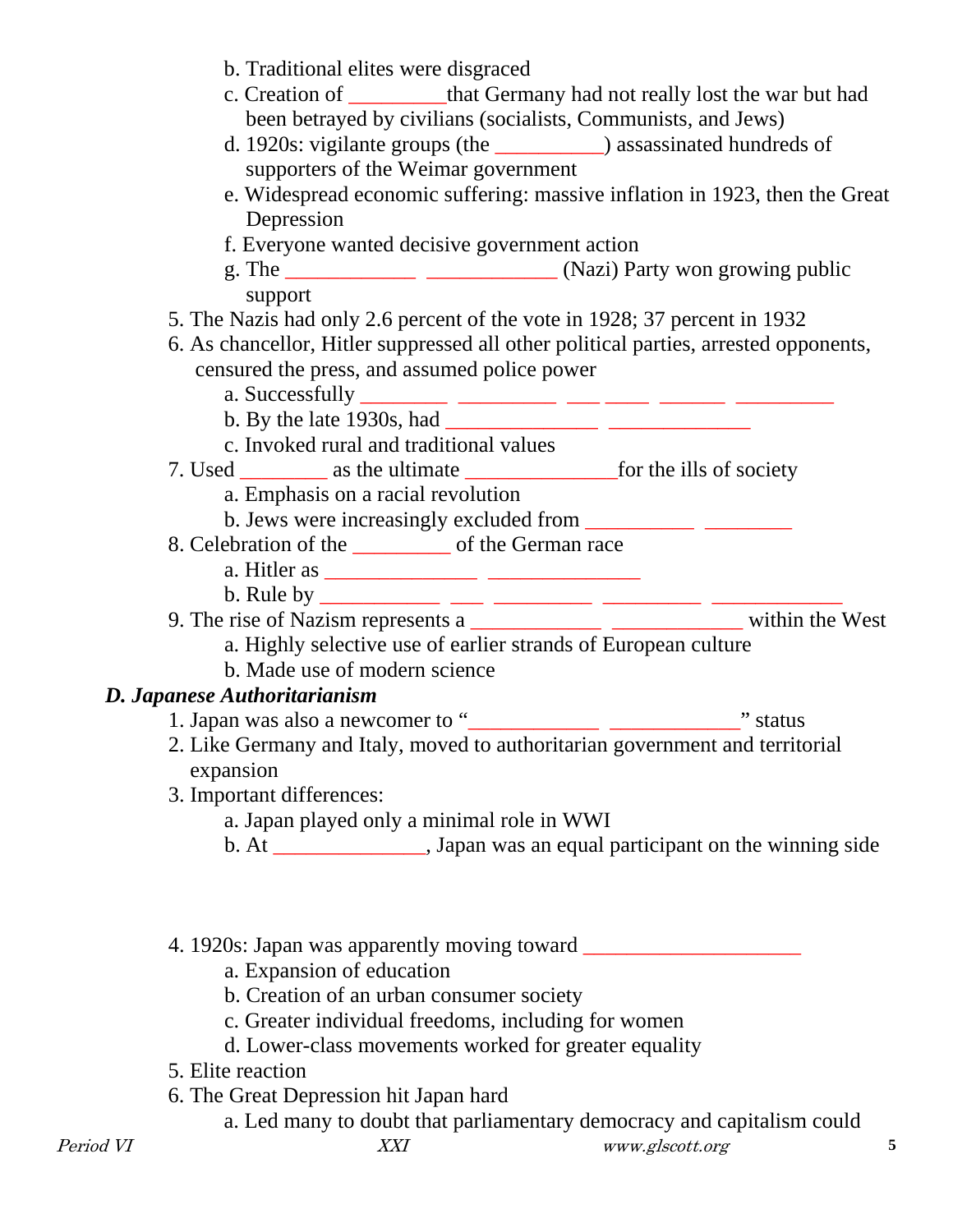help resolve "national emergency"

- b. Development of Radical Nationalism (the Revolutionary Right)
- 7. Shift in Japanese public life in the 1930s
	- a. Major government posts went to prominent bureaucrats or military figures, not to party leaders
	- b. The \_\_\_\_\_\_\_\_\_\_\_\_\_ became more dominant
	- c. Free expression was increasingly limited
	- d. The government adopted many themes from the Radical Right
	- e. \_\_\_\_\_\_\_\_\_ \_\_\_\_\_\_\_\_ \_\_\_\_\_\_\_\_ \_\_\_\_\_\_\_\_\_ pulled Japan out of Depression rapidly

f. Increasing government oversight of economic matters

8. Japan was \_\_\_\_\_\_\_\_\_ \_\_\_\_\_\_\_\_\_\_ than Germany or Italy

## *V. A Second World War*

### *A. World War II was even more global than World War I.*

- 1. Independent origins in Asia and Europe
- 2. Dissatisfied states in both continents wanted to rearrange international relations

### *B. The Road to War in Asia*

1. Japanese imperial ambitions rose in the 1920s and 1930s

- 2. Japan had acquired influence in Manchuria after the \_\_\_\_\_\_\_\_\_\_-\_\_\_\_\_\_\_\_\_\_\_\_
- $\frac{1}{\sqrt{2}}$  ,  $\frac{1}{\sqrt{2}}$  ,  $\frac{1}{\sqrt{2}}$  ,  $\frac{1}{\sqrt{2}}$  ,  $\frac{1}{\sqrt{2}}$  ,  $\frac{1}{\sqrt{2}}$  ,  $\frac{1}{\sqrt{2}}$  ,  $\frac{1}{\sqrt{2}}$  ,  $\frac{1}{\sqrt{2}}$  ,  $\frac{1}{\sqrt{2}}$  ,  $\frac{1}{\sqrt{2}}$  ,  $\frac{1}{\sqrt{2}}$  ,  $\frac{1}{\sqrt{2}}$  ,  $\frac{1}{\sqrt{2}}$  ,  $\frac{1}{\sqrt{2}}$ a. 1931: Japanese military units seized control of Manchuria
	- b. Western criticism led Japan to withdraw from League of Nations
	- c. By 1936, Japan was more \_\_\_\_\_\_\_\_\_\_ \_\_\_\_\_\_\_\_\_ with Germany/Italy
- 3. 1937: major attack on the Chinese heartland started \_\_\_\_\_\_\_ \_\_ \_\_\_\_\_\_
- 4. International opinion was against Japan; the Japanese felt threatened
	- a. Growing belief that Western racism was in the way of Japan being  $\text{accepted as an} \_\_\_\_\_\_\_\_\_\_\_\_$
	- b. Japan was heavily dependent on \_\_\_\_\_\_\_\_\_ \_\_\_\_\_\_\_\_\_\_ \_\_\_\_\_\_\_\_\_, especially from the Unites States
	- c. \_\_\_\_\_\_\_\_\_\_\_\_ \_\_\_\_\_\_\_\_\_\_\_\_\_ controlled the resources of S.E. Asia
- 5. 1940–1941: Japan launched conquest of \_\_\_\_\_\_\_\_\_\_\_ \_\_\_\_\_\_\_\_\_\_ (Indochina, Malaya, Burma, Indonesia, and the Philippines)
	- a. Presented themselves as liberators of their fellow Asians
	- b. The reality was \_\_\_\_\_\_\_\_ \_\_\_\_\_\_\_\_ \_\_\_\_\_\_\_ by the Japanese
- c. December 1941: \_\_\_\_\_\_\_\_\_\_ \_\_\_\_ \_\_\_\_\_\_\_\_\_\_\_\_\_ \_\_ 6. \_\_\_\_\_\_\_\_\_ \_\_\_\_\_\_\_\_ joined the Asian and European theaters of war into a
- single global struggle

### *C. The Road to War in Europe*

- 1. Nazis promised to rectify the  $\frac{1}{\sqrt{1-\frac{1}{n}}}\frac{1}{\sqrt{1-\frac{1}{n}}}\frac{1}{\sqrt{1-\frac{1}{n}}}\frac{1}{\sqrt{1-\frac{1}{n}}}\frac{1}{\sqrt{1-\frac{1}{n}}}\frac{1}{\sqrt{1-\frac{1}{n}}}\frac{1}{\sqrt{1-\frac{1}{n}}}\frac{1}{\sqrt{1-\frac{1}{n}}}\frac{1}{\sqrt{1-\frac{1}{n}}}\frac{1}{\sqrt{1-\frac{1}{n}}}\frac{1}{\sqrt{1-\frac{1}{n}}}\frac{1}{\sqrt{1-\frac$
-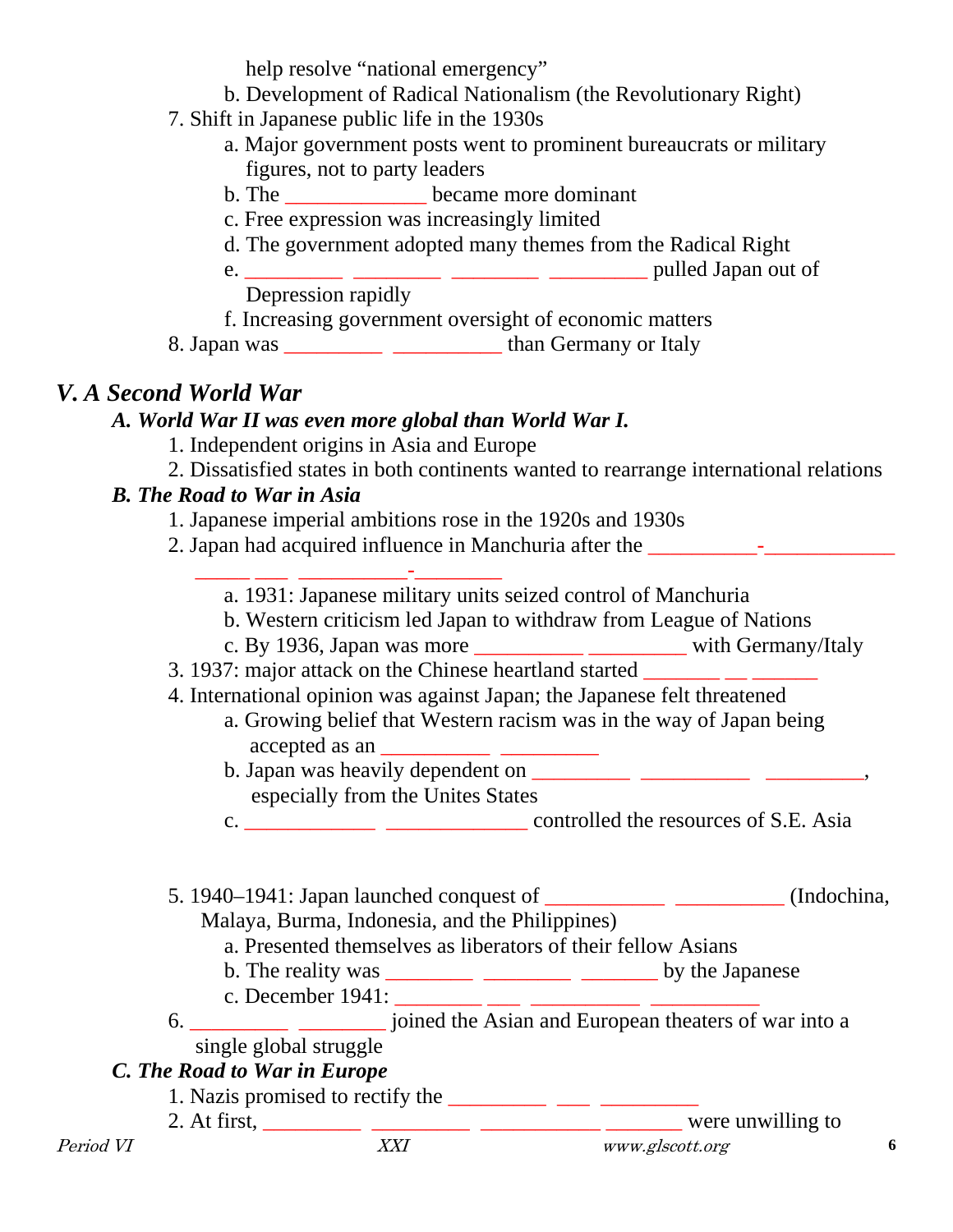confront German aggression

- 3. War was perhaps actually desired by the Nazi leadership
	- a. Hitler stressed the need for "\_\_\_\_\_\_\_\_ \_\_\_\_\_\_\_\_\_\_" in Eastern Europe
	- b. Began \_\_\_\_\_\_\_\_\_\_\_\_\_\_ in 1935
- c. 1938: annexation of \_\_\_\_\_\_\_\_ \_\_\_ \_\_\_ \_\_\_\_\_\_\_-\_\_\_\_\_\_\_\_ \_\_\_\_\_\_\_\_  $\frac{1}{\sqrt{2}}$  ,  $\frac{1}{\sqrt{2}}$  ,  $\frac{1}{\sqrt{2}}$  ,  $\frac{1}{\sqrt{2}}$  ,  $\frac{1}{\sqrt{2}}$  ,  $\frac{1}{\sqrt{2}}$  ,  $\frac{1}{\sqrt{2}}$  ,  $\frac{1}{\sqrt{2}}$  ,  $\frac{1}{\sqrt{2}}$  ,  $\frac{1}{\sqrt{2}}$  ,  $\frac{1}{\sqrt{2}}$  ,  $\frac{1}{\sqrt{2}}$  ,  $\frac{1}{\sqrt{2}}$  ,  $\frac{1}{\sqrt{2}}$  ,  $\frac{1}{\sqrt{2}}$ 
	- d. 1939: attack on \_\_\_\_\_\_\_\_\_\_\_—\_\_\_\_\_\_\_\_\_\_\_\_\_\_WWII in Europe
	- 4. Germany quickly gained control of most of Europe
		- a. Rapid defeat of \_\_\_\_\_\_\_\_\_\_\_\_\_
		- b. Air war against
		- c. Invasion of the
	- 5. Germany's new tactic of blitzkrieg was initially
		- a. But was stopped by Soviet counterattack in
		- b. Germans were finally defeated in

### *D. World War II: The Outcomes of Global Conflict*

- 1. An estimated \_\_\_\_\_\_ \_\_\_\_\_\_\_\_\_\_\_\_\_\_\_\_\_\_\_ died in WWII
	- a. More than half the casualties were
		- b. The line between civilian and military targets was blurred
- 2. The USSR suffered more than \_\_\_\_\_\_ \_\_\_\_\_\_\_\_\_\_\_\_\_\_\_\_\_\_\_ of the total number of deaths
- 3. China also suffered massive attacks against civilians a. In many villages, \_\_\_\_\_\_\_\_\_ \_\_\_\_\_\_\_\_\_ \_\_\_\_\_\_\_\_ \_\_\_\_\_\_\_\_\_
	- $\frac{1}{\sqrt{2}}$  ,  $\frac{1}{\sqrt{2}}$  ,  $\frac{1}{\sqrt{2}}$  ,  $\frac{1}{\sqrt{2}}$  ,  $\frac{1}{\sqrt{2}}$  ,  $\frac{1}{\sqrt{2}}$  ,  $\frac{1}{\sqrt{2}}$  ,  $\frac{1}{\sqrt{2}}$ b., The Rape of Nanjing (1937–1938): \_\_\_\_\_\_\_\_\_\_-\_\_\_\_\_\_\_\_\_\_\_\_ Chinese civilians were killed; countless \_\_\_\_\_\_\_\_\_ \_\_\_\_\_\_\_ \_\_\_\_\_\_
- 4. Bombing raids on Britain, Japan, and Germany showed the new attitude toward
- $\overline{\phantom{a}}$  , and the set of  $\overline{\phantom{a}}$ 5. Governments' mobilization of economies, people, and propaganda reached further than ever
- 6. The Holocaust: some \_\_\_\_\_ \_\_\_\_\_\_\_\_\_\_\_ \_\_\_\_\_\_ were killed in genocide
- 7. WWII left Europe impoverished, with its industrial infrastructure in ruins and millions of people homeless or displaced
- 8. Weakened Europe could not hold onto its \_\_\_\_\_\_\_ \_\_\_\_\_ \_\_\_\_\_\_\_ colonies
- 9. WWII \_\_\_\_\_\_\_\_\_\_\_\_\_ and \_\_\_\_\_\_\_\_\_\_\_\_\_ the communist world
	- a. Soviet victory over Germany gave new credibility to the communist regime
	- b. Soviet authorities played up a virtual cult of WWII
	- c. Communist parties took power across \_\_\_\_\_\_\_\_\_\_\_\_ \_\_\_\_\_\_\_\_\_\_\_
	- d. Communist takeover of \_\_\_\_\_\_\_\_\_\_ by 1949
- 10. Growing internationalism
- Period VI **XXI** www.glscott.org **7** a. Creation of the  $\frac{1}{\sqrt{1-\frac{1}{\sqrt{1-\frac{1}{\sqrt{1-\frac{1}{\sqrt{1-\frac{1}{\sqrt{1-\frac{1}{\sqrt{1-\frac{1}{\sqrt{1-\frac{1}{\sqrt{1-\frac{1}{\sqrt{1-\frac{1}{\sqrt{1-\frac{1}{\sqrt{1-\frac{1}{\sqrt{1-\frac{1}{\sqrt{1-\frac{1}{\sqrt{1-\frac{1}{\sqrt{1-\frac{1}{\sqrt{1-\frac{1}{\sqrt{1-\frac{1}{\sqrt{1-\frac{1}{\sqrt{1-\frac{1}{\sqrt{1-\frac{1}{\sqrt{1-\frac{1}{\sqrt{1-\frac{$ conflict resolution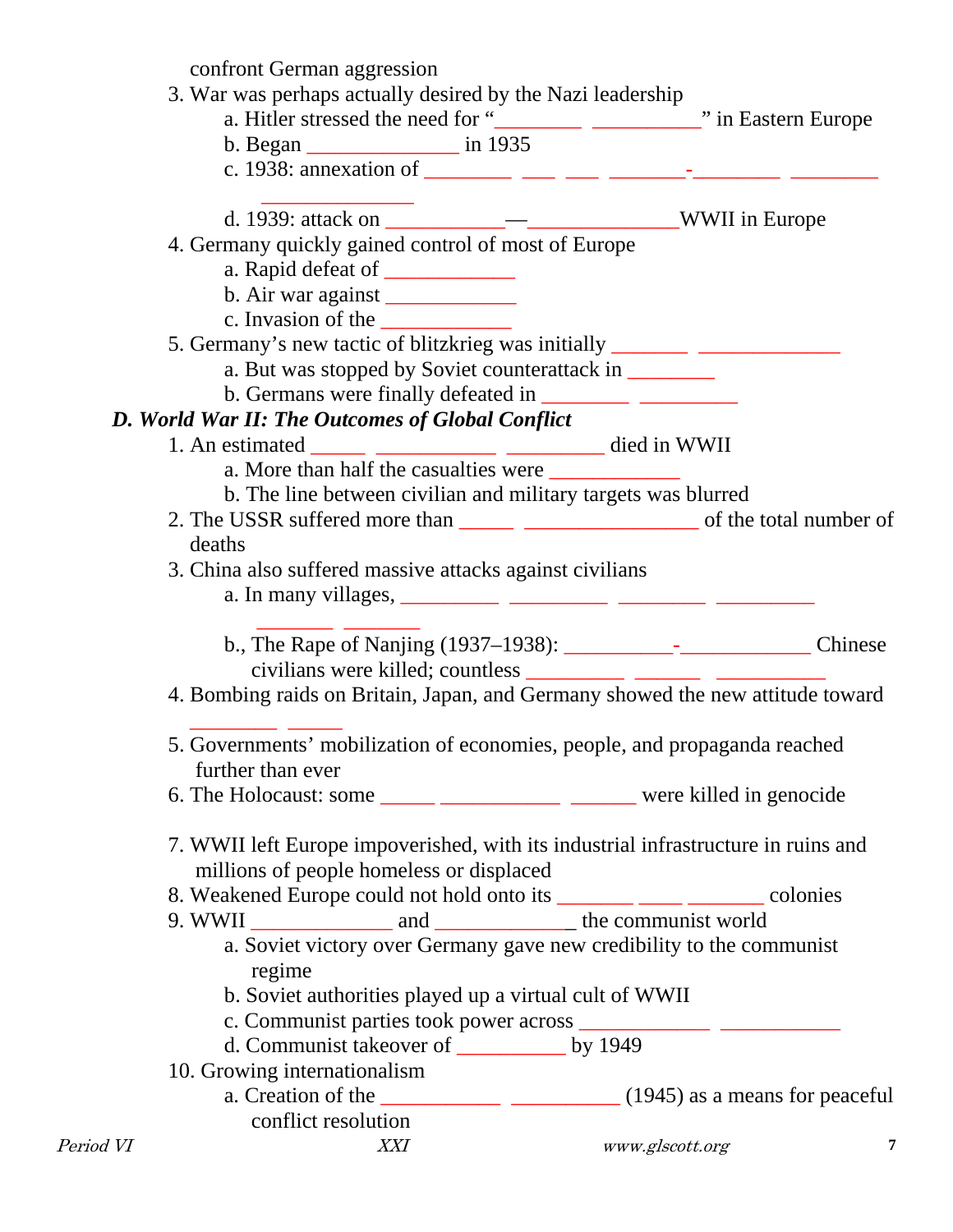|                                   | Fund (1945)                                                                                                          |                                                                                   |
|-----------------------------------|----------------------------------------------------------------------------------------------------------------------|-----------------------------------------------------------------------------------|
|                                   |                                                                                                                      |                                                                                   |
| <b>VI. The Recovery of Europe</b> |                                                                                                                      |                                                                                   |
|                                   | A. Europe recovered in the second half of the twentieth century.                                                     |                                                                                   |
|                                   | 1. Rebuilt industrial economies and revived democratic systems                                                       |                                                                                   |
|                                   |                                                                                                                      |                                                                                   |
|                                   | civilization and in the world at large                                                                               |                                                                                   |
|                                   | <b>B. How Europe recovered:</b>                                                                                      |                                                                                   |
|                                   |                                                                                                                      |                                                                                   |
|                                   | 2. The major states of Western Europe integrated their recovering economies                                          |                                                                                   |
|                                   | 3. An extension of European civilization existed: _______________________________                                    |                                                                                   |
|                                   |                                                                                                                      |                                                                                   |
|                                   | b. By 1945, the center of gravity of Western civ. was the ________                                                   |                                                                                   |
|                                   |                                                                                                                      |                                                                                   |
|                                   | by WWII                                                                                                              |                                                                                   |
|                                   | d. By 1945, the United States accounted for ______% of all world                                                     |                                                                                   |
|                                   | production                                                                                                           |                                                                                   |
|                                   |                                                                                                                      | 4. The United States took the initiative to rebuild Europe: _____________________ |
|                                   |                                                                                                                      |                                                                                   |
|                                   | a. Magnificently successful                                                                                          |                                                                                   |
|                                   | b. Required the European recipients to cooperate with each other                                                     |                                                                                   |
|                                   | c. 1951: creation of the European Coal and Steel Community                                                           |                                                                                   |
|                                   |                                                                                                                      | d. 1957: creation of the European Economic Community (Common Market)              |
|                                   | e. 1994: transformation of EEC into the European Union                                                               |                                                                                   |
|                                   |                                                                                                                      |                                                                                   |
|                                   | C. Japan underwent a parallel recovery process.                                                                      |                                                                                   |
|                                   | between 1945 and 1952<br>1. U.S                                                                                      |                                                                                   |
|                                   | 2. Remarkable economic growth for two decades after WWII                                                             |                                                                                   |
|                                   | 3. Japan depended on the United States for ________________ since it was                                             |                                                                                   |
|                                   | <u> 1980 - Jan Stein Stein Stein Stein Stein Stein Stein Stein Stein Stein Stein Stein Stein Stein Stein Stein S</u> |                                                                                   |
|                                   |                                                                                                                      |                                                                                   |

### *VII. Reflections: War and Remembrance: Learning from History*

#### *A. Santayana said: "Those who cannot remember the past are condemned to repeat it."*

1. But most historians are cautious about drawing particular lessons from the past

2. History is complex enough to allow different people to learn different lessons

*B. Historians are skeptical of the notion that "\_\_\_\_\_\_\_\_ \_\_\_\_\_\_\_\_\_ \_\_\_\_\_\_\_\_\_\_."*

*C. The wars of the twentieth century led to unexpected consequences.*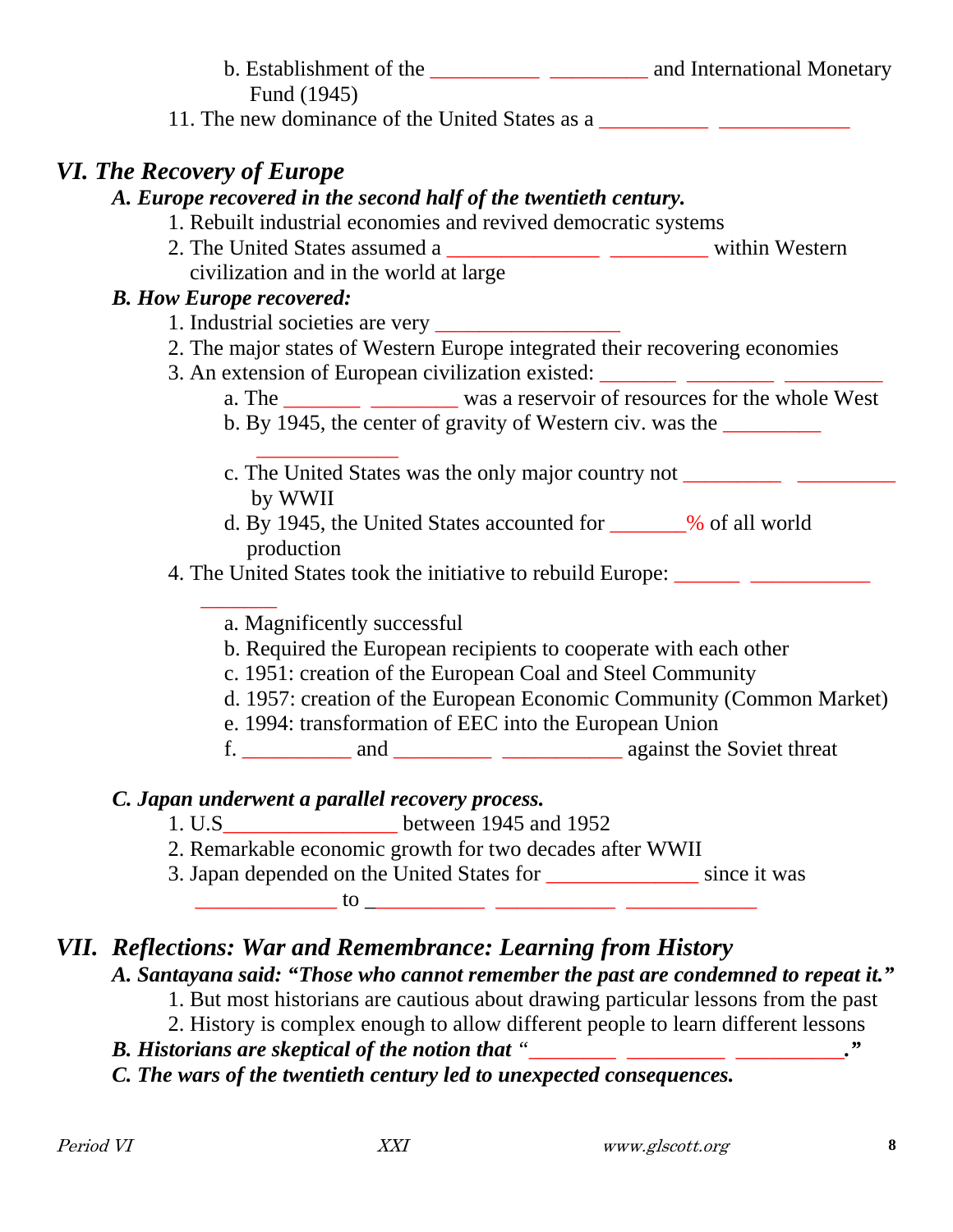#### **Key Terms**

- **blitzkrieg:** German term meaning "lightning war," used to describe Germany's novel military tactics in World War II, which involved the rapid movement of infantry, tanks, and airpower over large areas. (*pron*. BLITS-kreeg)
- **European Economic Community:** The EEC (also known as the Common Market) was an alliance formed by Italy, France, West Germany, Belgium, the Netherlands, and Luxembourg in 1957 and dedicated to developing common trade policies and reduced tariffs; it gradually developed into the European Union.
- **European Union:** The final step in a series of arrangements to increase cooperation between European states in the wake of World War II; the EU was formally established in 1994, and twelve of its members adopted a common currency in 2002.
- fascism: Political ideology marked by its intense nationalism and authoritarianism; its name is derived from the fasces that were the symbol of magistrates in ancient Rome. (*pron*. FASH-iz-uhm)
- **flappers:** Young middle-class women who emerged as a new form of social expression after World War I, flouting conventions and advocating a more open sexuality.
- **Fourteen Points:** Plan of U.S. president Woodrow Wilson to establish lasting peace at the end of World War I; although Wilson's views were popular in Europe, his vision largely failed.
- **Franco-Prussian War:** German war with France (1870–1871) that ended with the defeat of France and the unification of Germany into a single state under Prussian rule.
- **Franz Ferdinand, Archduke:** Heir to the Austrian throne whose assassination by a Serbian nationalist on June 28, 1914, was the spark that ignited World War I.
- **Great Depression:** Worldwide economic depression that began in 1929 with the New York stock market crash and continued in many areas until the outbreak of World War II.
- **Great War:** Name originally given to the First World War (1914–1918).

Period VI **XXI** www.glscott.org **9**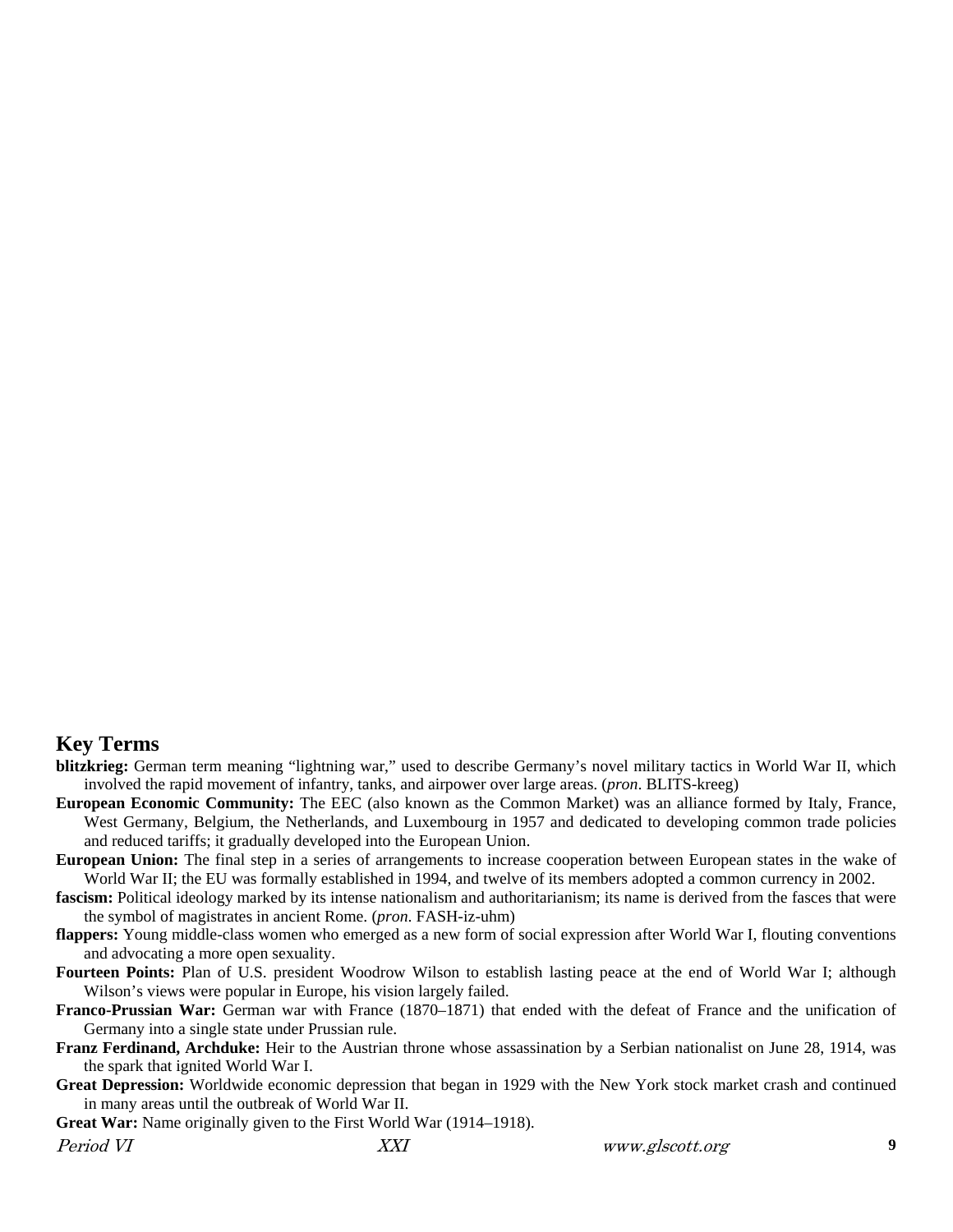**Hitler, Adolf:** Leader of the German Nazi Party (1889–1945) and Germany's head of state from 1933 until his death.

**Holocaust:** Name commonly used for the Nazi genocide of Jews and other "undesirables" in German society; Jews themselves prefer the term Shoah, which means "catastrophe," rather than Holocaust ("offering" or "sacrifice").

**Kristallnacht:** Literally, "crystal night"; name given to the night of November 9, 1938, when Nazi-led gangs smashed and looted Jewish shops throughout Germany. (*pron*. kris-TAHL-nakht)

**League of Nations:** International peacekeeping organization created after World War I; first proposed by U.S. president Woodrow Wilson as part of his Fourteen Points.

| <b>Manchukuo:</b> | apanese   | puppet             | state        | established |
|-------------------|-----------|--------------------|--------------|-------------|
| --<br>- -         | Manchuria | ∶02،<br><u>. .</u> | <i>pron.</i> | man-CHEW-   |

coo-oh)

**Marshall Plan:** Huge U.S. government initiative to aid in the post–World War II restoration of Europe that was masterminded by U.S. secretary of state George Marshall and put into effect in 1947.

**Mussolini, Benito:** Charismatic leader of the Italian fascist party (1883–1945) who came to power in 1922. (*pron*. ben-EE-toe moos-oh-LEE-nee)

**Nanjing, Rape of:** The Japanese army's systematic killing, mutilation, and rape of the Chinese civilian population of Nanjing in 1938. (*pron*. nahn-JING)

**NATO:** The North Atlantic Treaty Organization, a military and political alliance founded in 1949 that committed the United States to the defense of Europe in the event of Soviet aggression.

**Nazi Germany:** Germany as ruled by Hitler and the Nazi Party from 1933 to 1945, a fascist state dedicated to extreme nationalism, territorial expansion, and the purification of the German state.

**Nazi Party:** Properly known as the National Socialist Democratic Workers' Party, the Nazi party was founded in Germany shortly after World War I and advocated a strongly authoritarian and nationalist regime based on notions of racial superiority.

**New Deal:** A series of reforms enacted by the Franklin Roosevelt administration between 1933 and 1942 with the goal of ending the Great Depression.

**Nuremberg Laws:** Series of laws passed by the Nazi-dominated German parliament in 1935 that forbade sexual relations between Jews and other Germans and mandated that Jews identify themselves in public by wearing the Star of David.

**Revolutionary Right (Japan):** Also known as Radical Nationalism, this was a movement in Japanese political life ca. 1930– 1945 that was marked by extreme nationalism, a commitment to elite leadership focused around the emperor, and dedication to foreign expansion.

**total war:** War that requires each country involved to mobilize its entire population in the effort to defeat the enemy.

**Treaty of Versailles:** 1919 treaty that officially ended World War I; the immense penalties it placed on Germany are regarded as one of the causes of World War II. (*pron*. vare-SIGH)

**Triple Alliance:** An alliance consisting of Germany, Austria, and Italy that was one of the two rival European alliances on the eve of World War I.

**Triple Entente:** An alliance consisting of Russia, France, and Britain that was one of the two rival European alliances on the eve of World War I.

**United Nations:** International peacekeeping organization and forum for international opinion, established in 1945.

**Weimar Republic:** The weak government that replaced the German imperial state at the end of World War I; its failure to take strong action against war reparations and the Great Depression provided an opportunity for the Nazi Party's rise to power. (*pron*.VIE-mahr)

**Wilson, Woodrow:** President of the United States from 1913 to 1921 who was especially noted for his idealistic approach to the end of World War I, which included advocacy of his Fourteen Points intended to regulate future international dealings and a League of Nations to enforce a new international order. Although his vision largely failed, Wilson was widely respected for his views.

**World War I:** The "Great War" (1914–1918), in essence a European civil war with global implications that was marked by massive casualties, the expansion of offensive military technology beyond tactics and means of defense, and a great deal of disillusionment with the whole idea of "progress."

**World War II in Asia:** A struggle essentially to halt Japanese imperial expansion in Asia, fought by the Japanese against primarily Chinese and American foes.

**World War II in Europe:** A struggle essentially to halt German imperial expansion in Europe, fought by a coalition of allies that included Great Britain, the Soviet Union, and the United States.

*zaibatsu***:** The huge industrial enterprises that dominated the Japanese economy in the period leading up to World War II. (*pron*. zye-BOT-soo)

#### Margin Review Questions

1. *What aspects of Europe's nineteenth-century history contributed to the First World War?*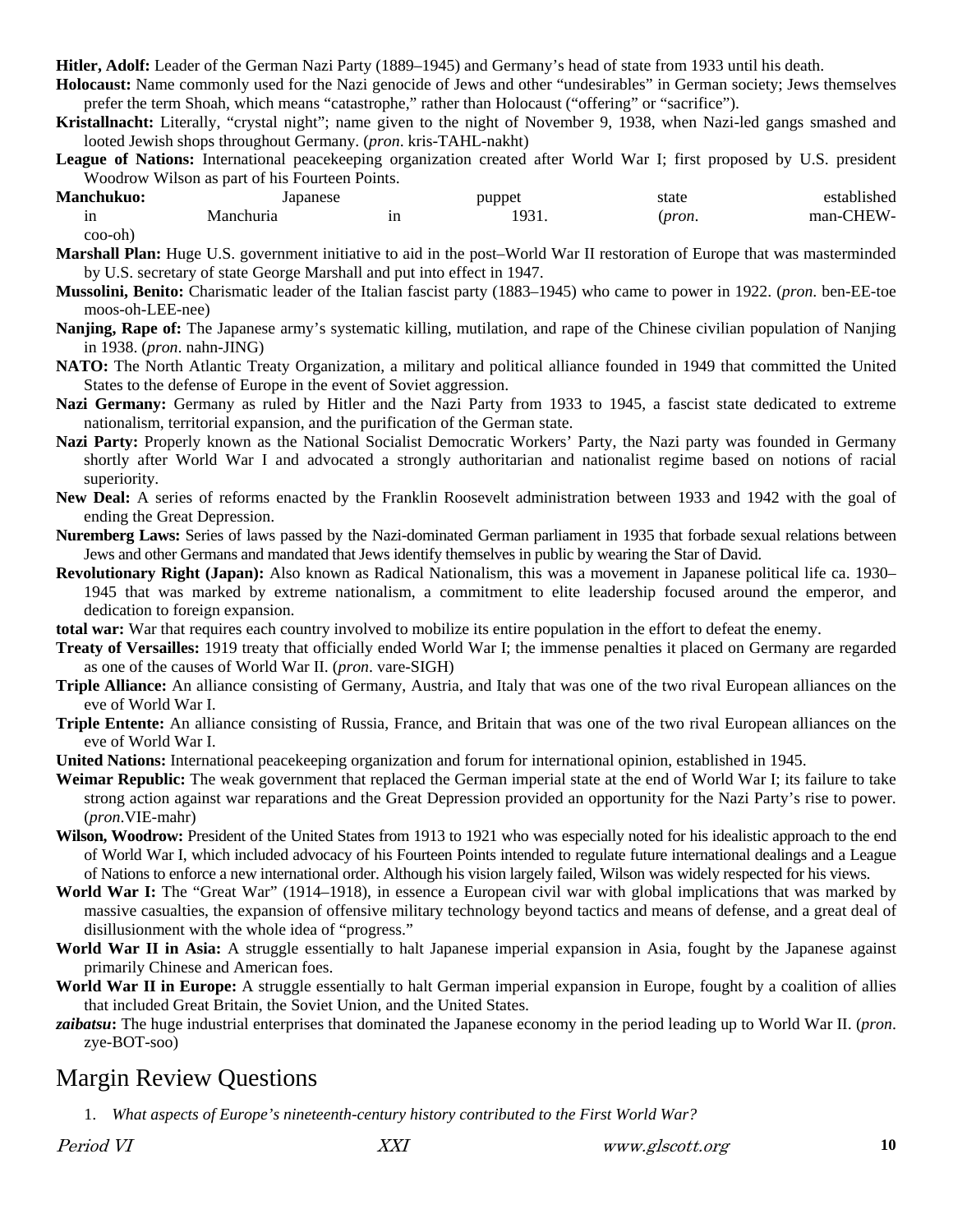2. *In what ways did World War I mark new departures in the history of the twentieth century?*

3. *In what ways was the Great Depression a global phenomenon?*

4. *In what ways did fascism challenge the ideas and practices of European liberalism and democracy?*

5. *What was distinctive about the German expression of fascism? What was the basis of popular support for the Nazis?*

6. *How did Japan's experience during the 1920s and 1930s resemble that of Germany, and how did it differ?*

7. *In what way were the origins of World War II in Asia and in Europe similar to each other? How were they different?*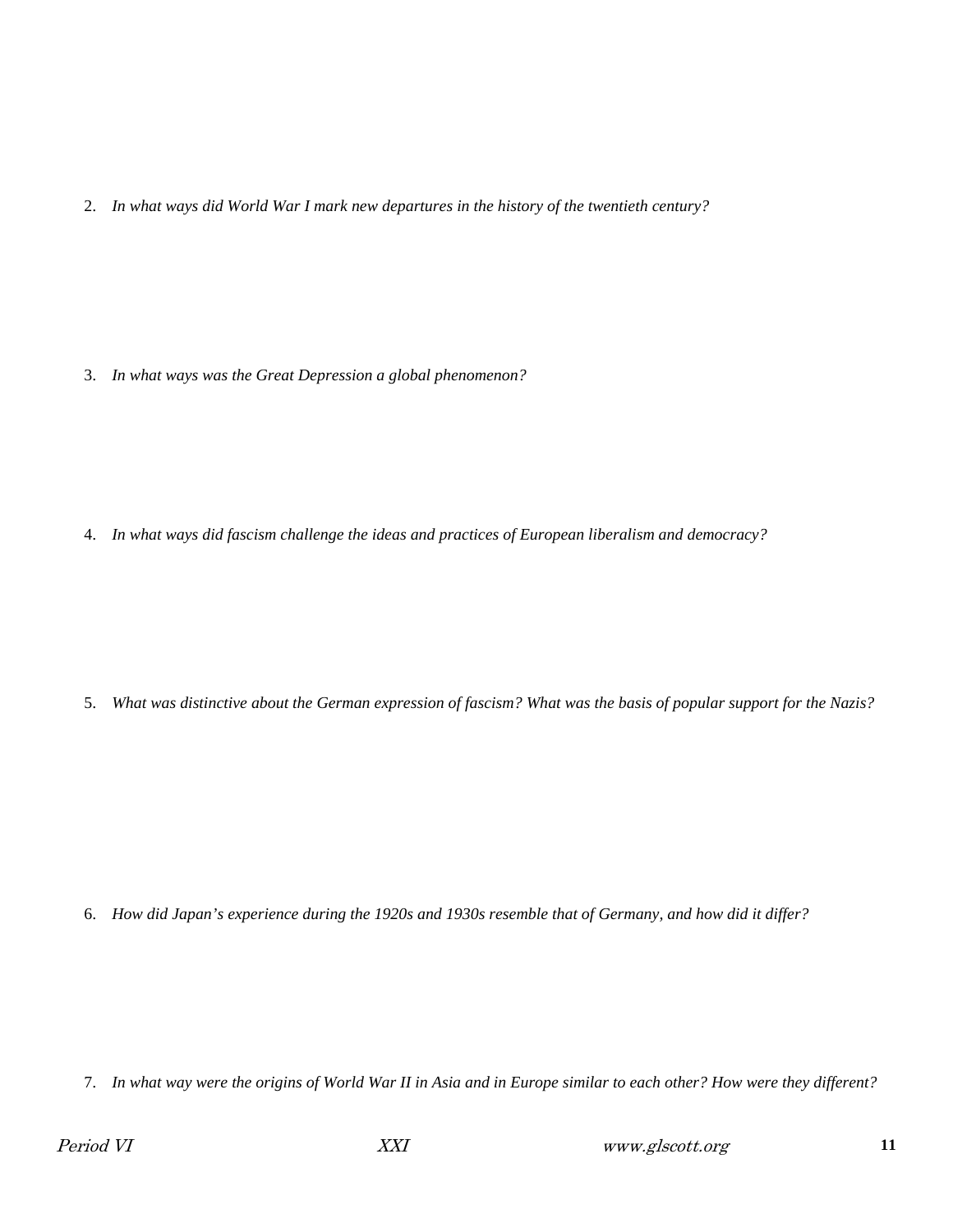8. *How did World War II differ from World War I?*

9. *How was Europe able to recover from the devastation of war?*

### Big Picture Questions

1. What explains the disasters that befell Europe in the first half of the twentieth century?

2. In what ways were the world wars a motor for change in the history of the twentieth century?

3. To what extent were the two world wars distinct and different conflicts, and in what ways were they related to each other? In particular, how did the First World War and its aftermath lay the foundations for World War II?